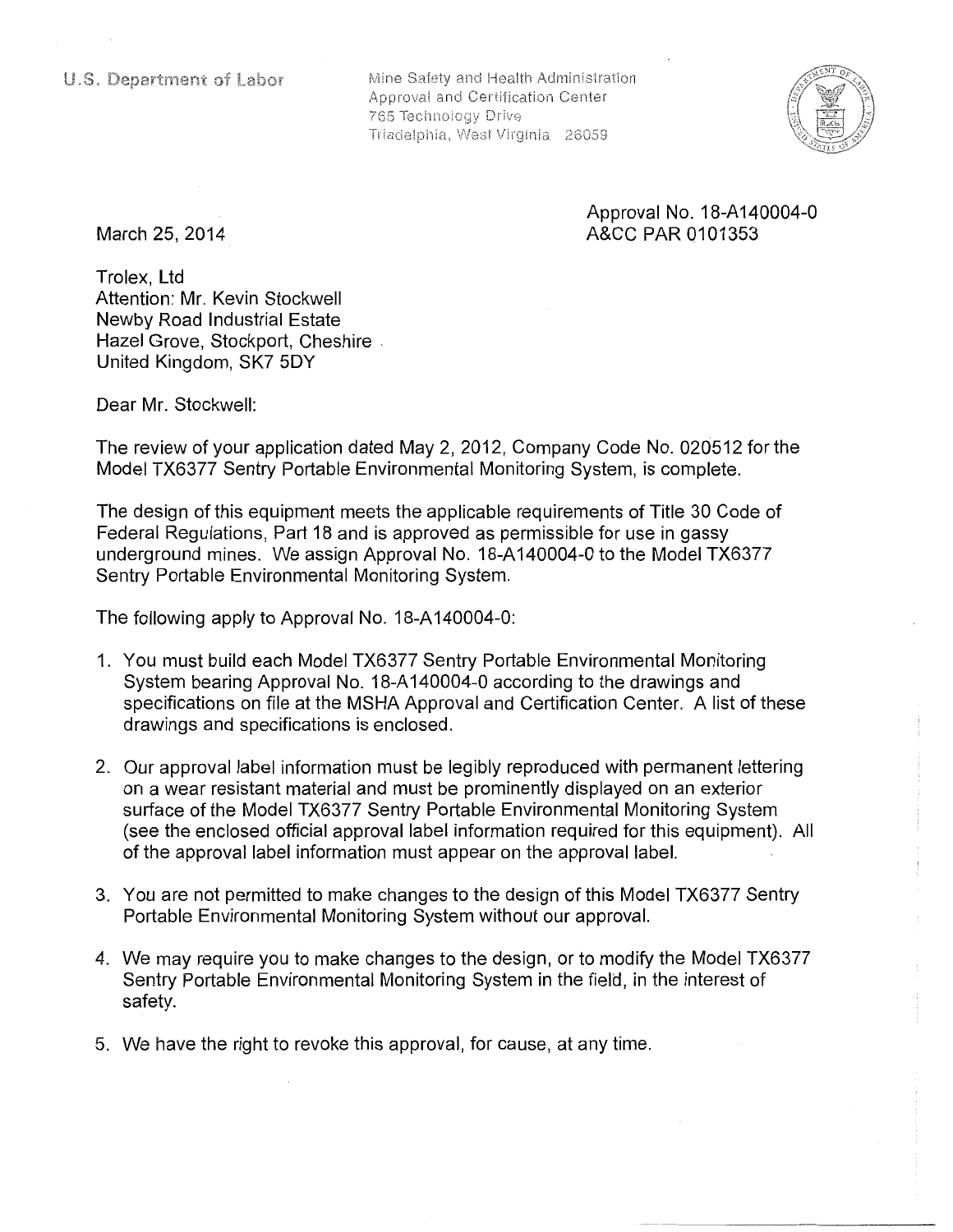- 6. You must make the Model TX6377 Sentry Portable Environmental Monitoring System available upon request by MSHA, but not more than once a year, except for cause, for post-approval audit at a mutually agreeable site at no cost to MSHA.
- 7. You must notify MSHA of all product defects of which you become aware.
- 8. The following requirements apply to this Model TX6377 Sentry Portable Environmental Monitoring System:
	- a) Approved for use with the Trolex TX6377.50 Battery Pack only. This battery is to be charged in fresh air only.
	- b) The Panasonic CR2032 lithium cell is not user-replaceable.

You will receive an invoice for the cost to process your application.

If you have any comments or questions relative to this letter, please contact Cesar Casas at 304-547-2020.

Sincerely,

*)J.* tr-\ *,\_./2* J *IJ* ~ ~:::~.-~=--~ r~rv-c;;, *c* '-,~ ·

Dennis L. Ferlich Chief, Approval and Certification Center

**Enclosures**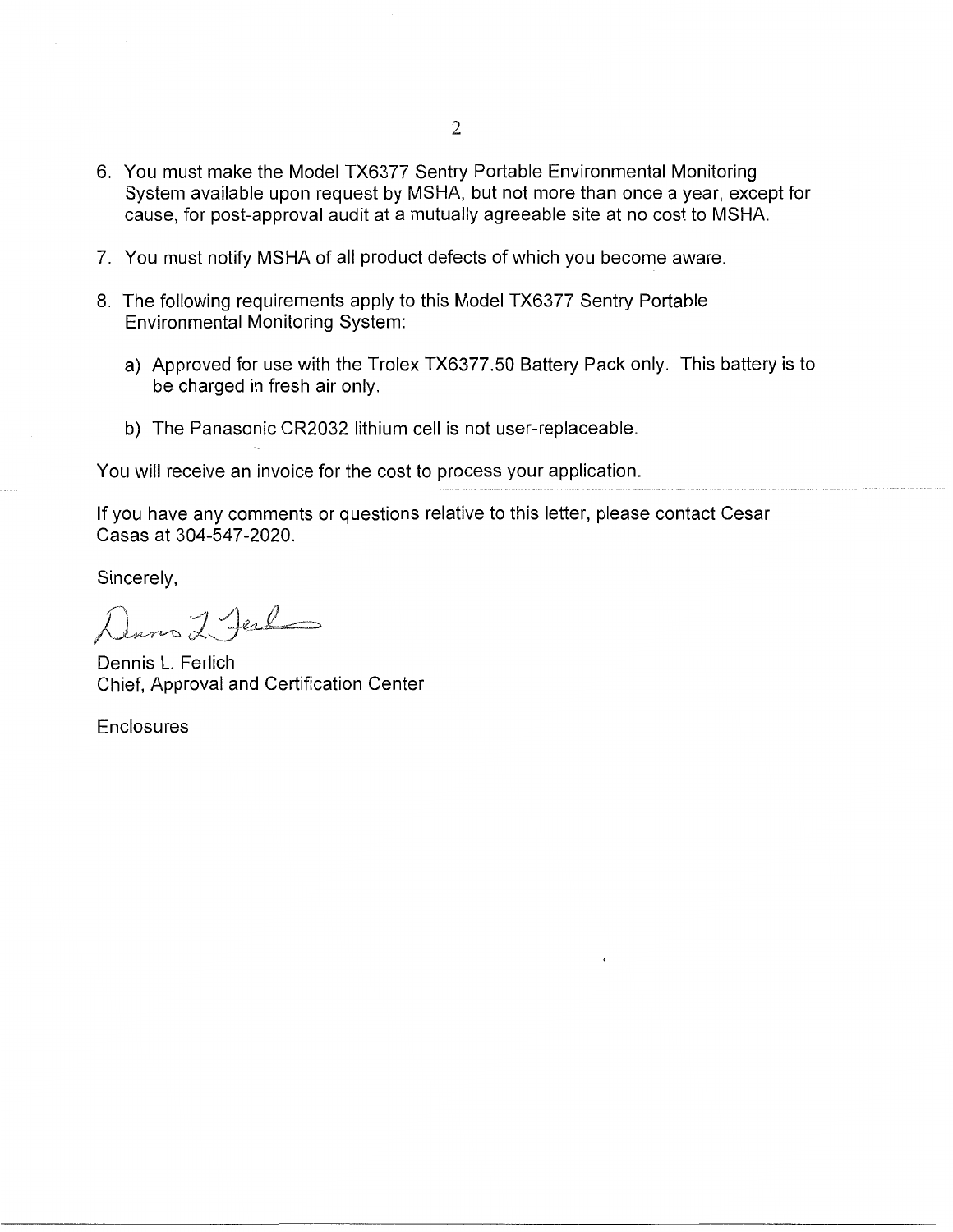CCasas CC: Files (IA-26046) A&CC

FILE COPY<br>SURNAME asas ( fednak ibr.

MSHA:A&CC:CCasas:klb:03/20/14

Data Sheet 9

 $\mathfrak{Z}$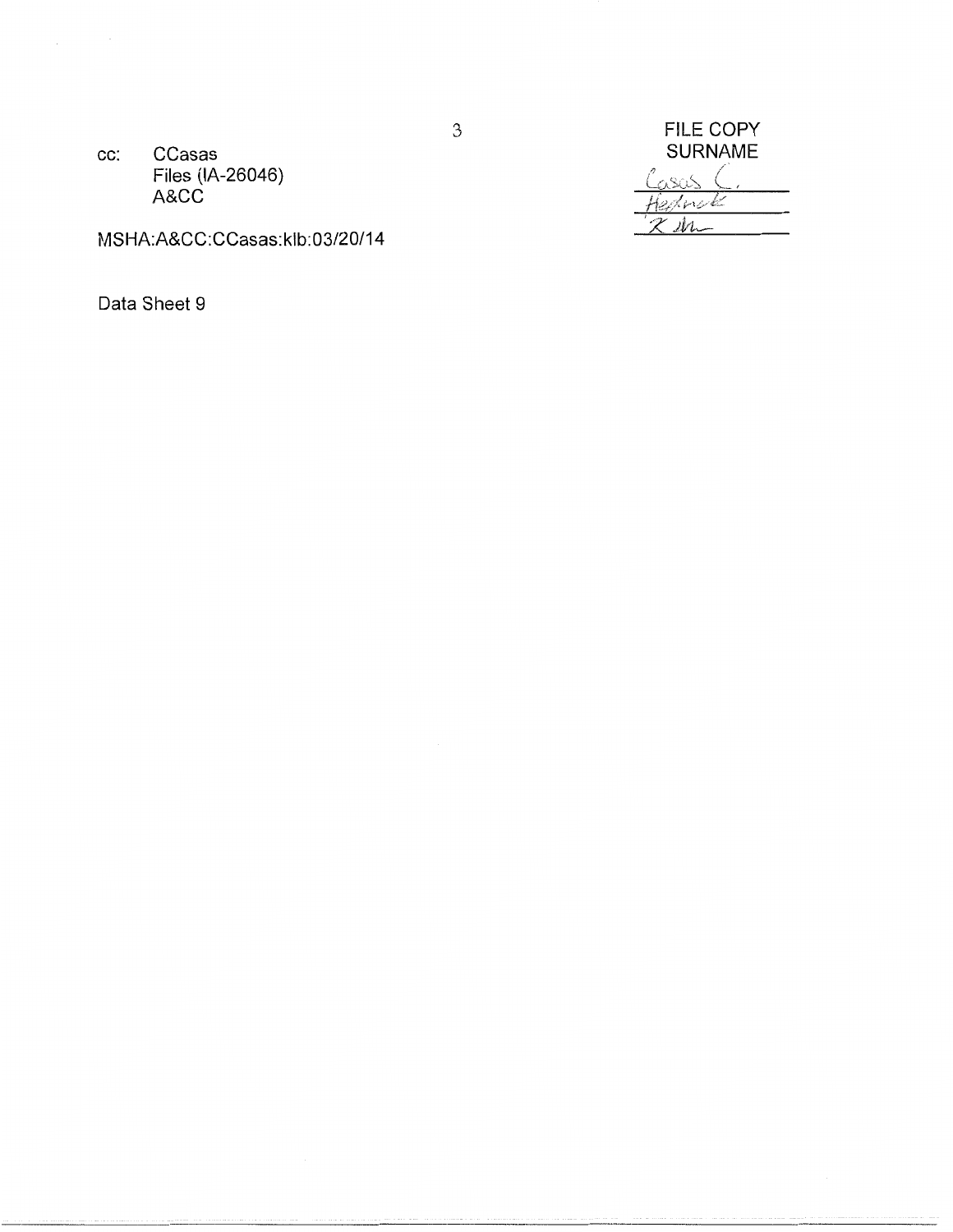Mine Safety and Health Administration Approval and Certification Center 765 Technology Drive Triadelphia, West Virginia 26059



## I.S. Evaluation No. 18-ISA 140004-0 A&CC PAR 0101347

March 25, 2014

Trolex, Ltd Attention: Mr. Kevin Stockwell Newby Road Industrial Estate Hazel Grove, Stockport, Cheshire United Kingdom, SK7 5DY

Dear Mr. Stockwell:

The review of your application dated May 1, 2012, Company Code No. 010512 for the Model TX6377.50 Portable Battery Pack, is complete.

The design of this equipment meets the applicable requirements of Title 30 Code of Federal Regulations, Part 18.68 (30 CFR Part 18.68). We assign Intrinsic Safety Evaluation No. 18-ISA 140004-0 to this design.

The following apply to I.S. Evaluation No. 18-ISA 140004-0:

- 1. You must build each Model TX6377.50 Portable Battery Pack bearing I.S. Evaluation No. 18-ISA 140004-0 according to the drawings and specifications on file at the MSHA Approval and Certification Center. A list of these drawings and specifications is enclosed.
- 2. The Model TX6377.50 Portable Battery Pack shall be conspicuously labeled to show your company's name, model or type number, and the assigned MSHA Intrinsic Safety Evaluation number.
- 3. You are not permitted to make changes to the design of this Model TX6377.50 Portable Battery Pack without our approval.
- 4. We may require you to make changes to the design, or to modify the Model TX6377.50 Portable Battery Pack in the field, in the interest of safety.
- 5. We have the right to revoke this Intrinsic Safety Evaluation, for cause, at any time.
- 6. You must make the Model TX6377.50 Portable Battery Pack available upon request by MSHA, but not more than once a year, except for cause, for post-approval audit at a mutually agreeable site at no cost to MSHA.
- 7. You must notify MSHA of all product defects of which you become aware.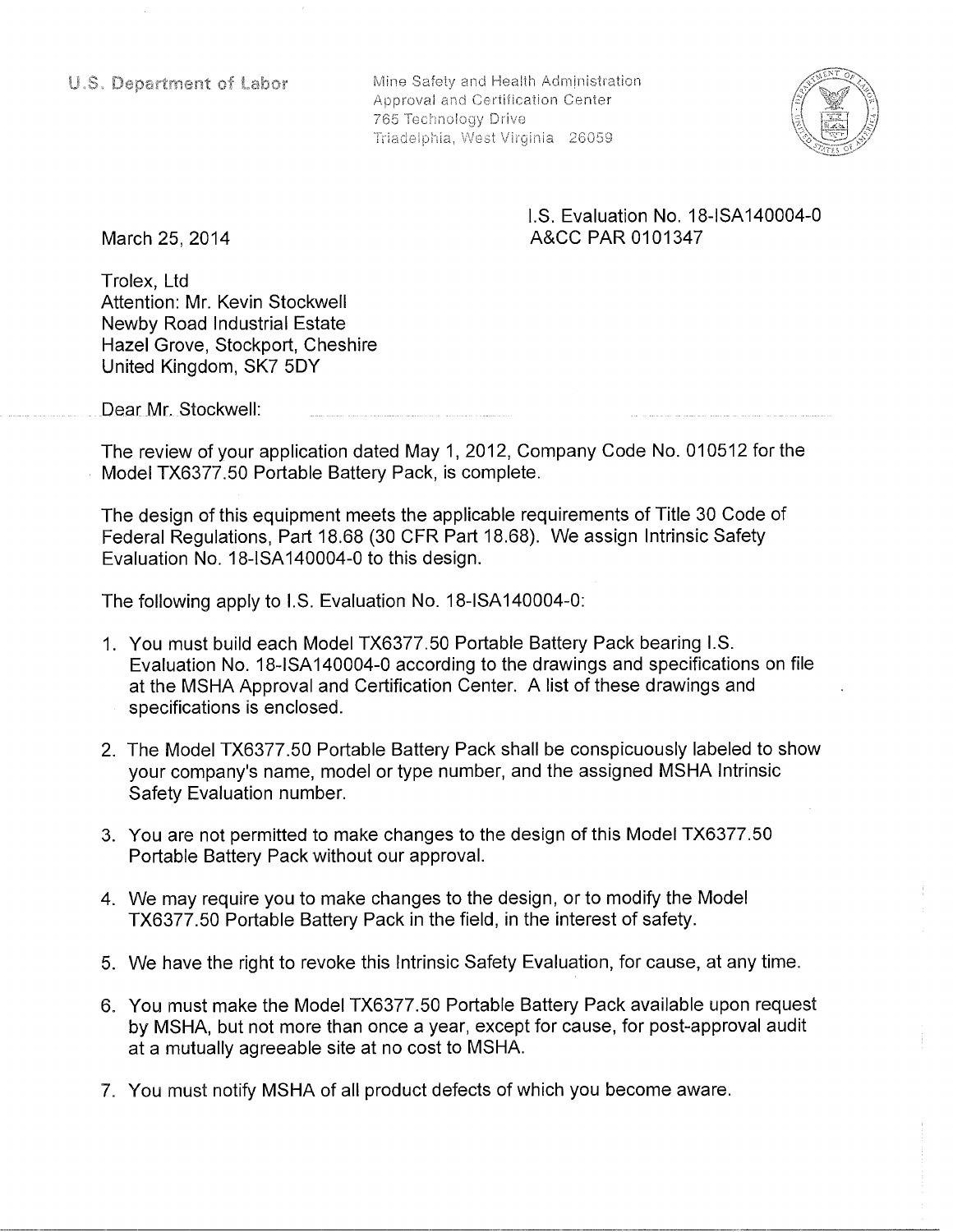- 8. The following requirement applies to this Model TX6377.50 Portable Battery Pack:
	- The Model TX6377.50 Portable Battery Pack is to be charged in fresh air only.

You will receive an invoice for the cost to process your application.

If you have any comments or questions relative to this letter, please contact Cesar Casas at 304-547-2020.

Sincerely,

Denna 2 Jul

Dennis L. Ferlich Chief, Approval and Certification Center

**Enclosures**